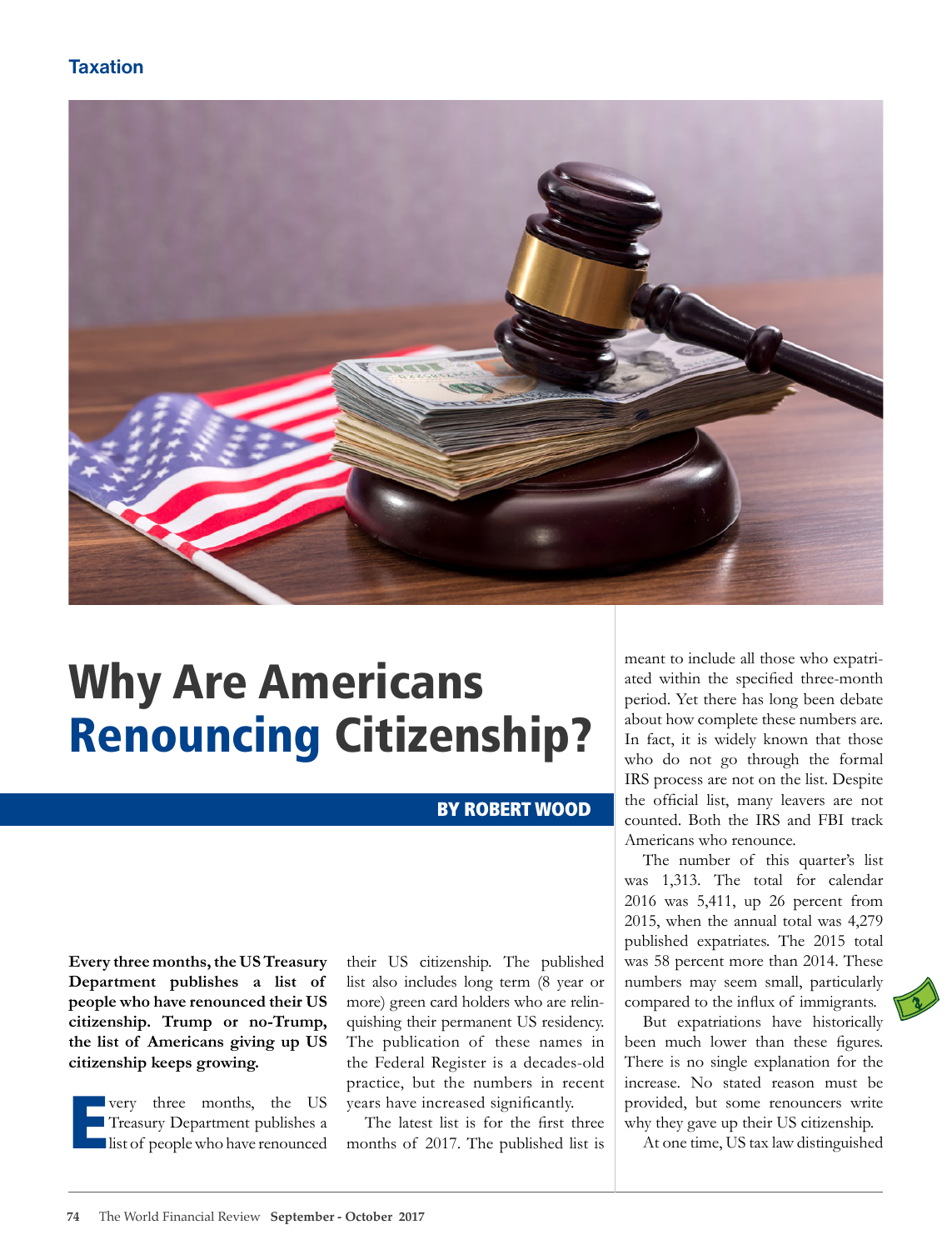between expatriations that were tax-motivated and those that were not. As you might predict, the intent was to make it more difficult and more expensive for a person expatriating who was doing it to avoid US taxes. But in practice, it was difficult for the IRS to prove intent, and the law was eventually changed.

Now, it is not relevant why someone expatriates. The reasons for renouncing can be family, tax and legal complications. Dual citizenship is not always possible. Expatriating is rarely about politics, unless you call worldwide tax reporting politics. Add to that FATCA, the Foreign Account Tax Compliance Act.

Some renounce because of global tax reporting and FATCA. FATCA was enacted in 2010, and took years to implement. And it is having a bigger impact than these expat numbers reveal. FATCA has been painstakingly implemented worldwide by President Obama's Treasury Department. It now spans the globe with an unparalleled network of reporting.

America requires foreign banks and governments to hand over secret bank data about depositors. Non-US banks and financial institutions around the world must reveal American account details or risk big penalties. America's global income tax compliance and disclosure laws can be a burden, especially for US persons living abroad.

Like pariahs, they may be shunned because of their American status by banks abroad. Many foreign banks are sufficiently worried about their own positions viz. the IRS and the US government that they do not want American account holders. Americans living and working in foreign countries must generally report and pay tax where they live.

But they must also continue to file taxes in the US, where reporting is based on their worldwide income. Many claim a foreign tax credit on their US tax returns. In theory, this means they will be credited for US tax purposes with the taxes they are paying to the country where they live.

Yet the US foreign tax credit often does not entirely eliminate double taxes. There have been famous examples, including Boris Johnson, now Britain's Foreign Minister and the former Mayor of London. Johnson was born in the US and moved to England as a young boy. His American birth made him a dual citizen, and as an adult, that gave him continuing obligations to the IRS.

He finally renounced his US citizenship, but not before a big tax problem with the IRS over the sale of his London home. Under UK income tax law, there was no tax on the sale of his first home. But under US tax law, it was fully taxable even though the sale was in the UK and Johnson resided in the UK. The IRS wanted its cut of the sale proceeds. After much public discussion, Johnson evidently resolved the issues with the IRS in the only way he could: he paid.

NON-US BANKS AND FINANCIAL INSTITUTIONS AROUND THE WORLD MUST REVEAL AMERICAN ACCOUNT DETAILS OR RISK BIG PENALTIES. AMERICA'S GLOBAL INCOME TAX COMPLIANCE AND DISCLOSURE LAWS CAN BE A BURDEN, ESPECIALLY FOR AMERICANS LIVING ABROAD.

There are many examples of a lack of symmetry with tax systems that make for big tax problems. In Canada, lottery winnings are tax-exempt. In the US, they are fully taxable. So, a dual citizen who wins the Canadian lottery may still have to fork over up to 39.6 percent to the IRS. A foreign tax credit will not help.

The tax reasons for expatriations are not even all about taxes. Quite apart from an American's duty to file US tax returns with the IRS, there are additional disclosure forms to file. In particular, the annual